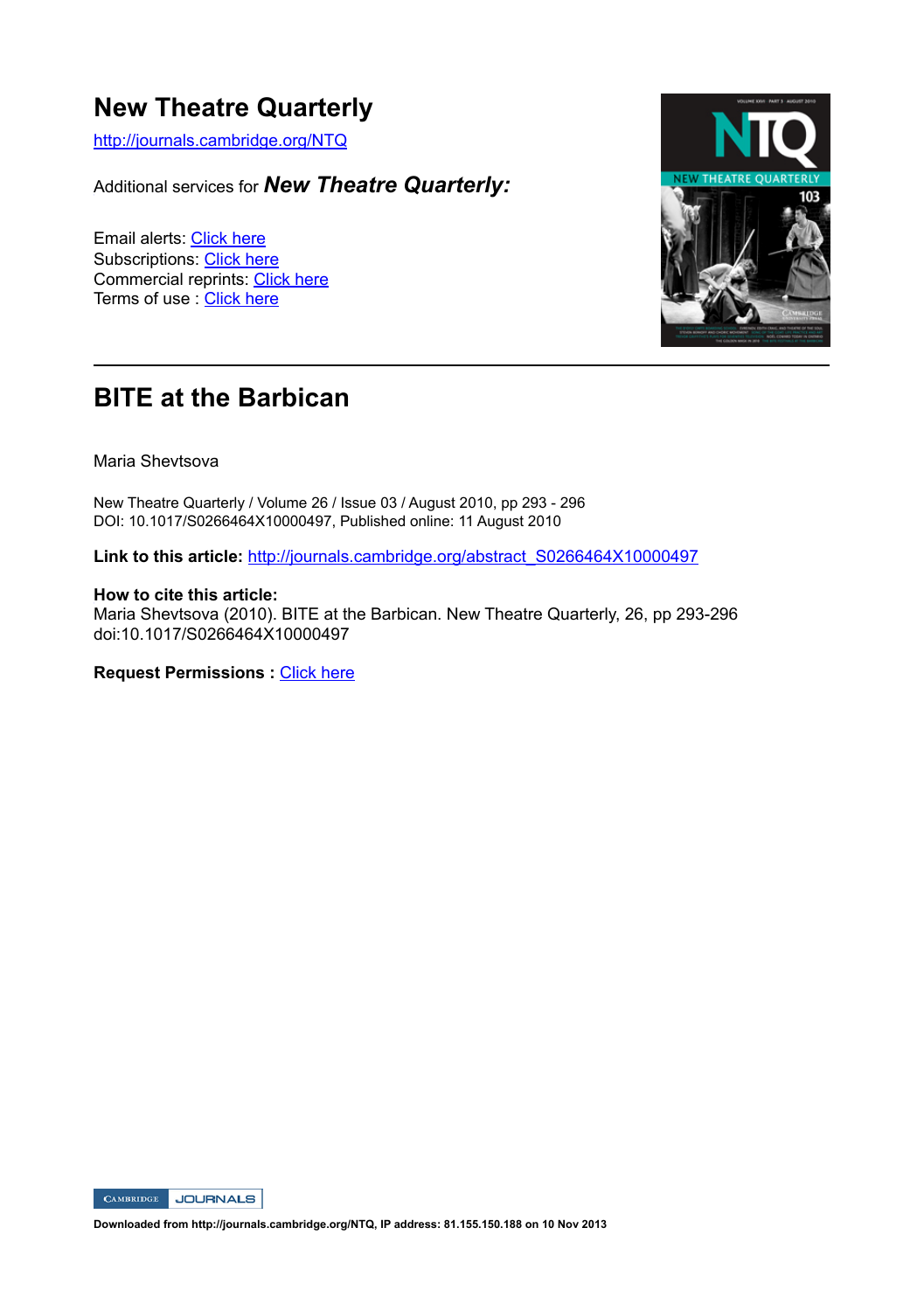must know where she failed – something she wore, something she said. Much of this is continued through musical reprises of past moments and lines repeated with ever darkening import.

Taken as a whole, these ten curtain-raisers include levels of existential angst that the playwright's own preference for froth instinctively fights but that the best of these emphasize with the manic frenzy of psychological drama, often musically scored. It's an awkward mix, but genu ine somehow and important in understanding Coward as a writer. *Private Lives*, *Hay Fever*, *Blithe Spirit* are still his masterworks, but we must be in the Shaw Festival's debt for allowing us to see so clearly the erratic creative process of one of the twentieth century's comic masters.

doi:10.1017/S0266464X10000497

### Maria Shevtsova

# **BITE at the Barbican**

An overview of an ʻevent' which has become an indispensable element of London's theatre life, with a closer look at productions of 2009–10.

THE BARBICAN International Theatre Event is computing its twelfth year in 2010, and this should be a cause for celebration in the pages of *NTQ*. BITE has been of immense service to theatremakers and theatregoers of one kind and another in Britain, 'theatre' here being understood to include dance and music theatre as well as all those variegated forms that cannot – nor should – be categorized with ease. Indeed, BITE has drawn attention to how traditionally named modes of performance can mix and match – the so-called 'hybrids' of the late twentieth century – or simply be something other in their unique way; and, in doing this, in stretching perception, BITE has helped to inspire makers of theatre working in Britain to explore their art and craft in greater depth and breadth. Seeing provides kick-starts for doing, even examples or models for doing, and, at the same time, cultivates a sense of adventure in audiences. The whole, interactive process creates relative degrees of complicity between practitioners and spectators on which the very heartbeat of theatre depends.

So it is that the Barbican has invited some of the most interesting theatre in the world, whether it is established or breaking through to prominence or still on the edge, waiting to be caught up in the international circuit. The Barbican has selected from continents and subcontinents – India, Africa, North and South America, Australia, and Europe, both east and west. It has shown numerous small-scale groups, all with different

performance horizons; among these have been Song of the Goat from Poland (2005), the shamanic ritual-based Mokhwa from Korea, (2006), and Grupo XIX de Teatro and Nos do Morros from Brazil (2008). The former, an all-female cast, who defetishize female hysteria, played at St Bartholomew's Hospital. This was a site specific to the work, as was Liverpool Street Station for the Australian Back to Back, made up of actors with disabilities (2007).

BITE has also sought innovation in companies or productions headed up by such big names as Ninagawa, Dodin, Wilson, Simon McBurney, and Deborah Warner, who, from 2003, was a threeyear resident at the Barbican, followed by Declan Donnellan and Cheek by Jowl. In the music field, there are the well-established Laurie Anderson, Philip Glass, and Heiner Goebbels, and in dance Merce Cunnigham, Pina Bausch, and Lin Hwai-Min, choreographer with Cloud Gate Dance Theatre of Taiwan. The Barbican also hosts installation- or circus-style shows, as well as mime artists appearing at the London International Mime Festival. And it co-produces large as well as boutique pieces – say the 2009 *Raoul* by James Thiérrée. This is the smallest of pictures, but it gives some idea of the range and scope of the BITE programmes and the cultural role that the event plays.

What follows is an overview of selected productions from the September to December 2009 and January to April 2010 seasons. It is meant to give a BITE of the cherry rather than to cover everything presented during this period.

The post-summer theatre season began on a high note with Teatr ZAR from Wrocław, whose triptych comprised *Gospels of Childhood*, *The Overture* (the title of the triptych), *Caesarian Section*, *Essays on Suicide*, and *Anhelli. The Calling* is a remarkable spiritual journey, whether it is taken fully in its religious dimensions (although not necessarily tied to any particular religious denomination), or is seen as an inner journey of a psycho-emotional but fundamentally secular kind. This journey is structured through polyphonic chants and songs which integrate movement, speech, and the play of instruments by the performers themselves – piano, accordion, cello, violin, and flute in the case of the first two parts and most noticeably in *Caesarian Section.*

Occasional gongs and bells chime at strategic moments in *Gospels*, recalling that it is composed, in part, of the 2,000-year-old funeral songs ('Zar') and Paschal chants of the Svaneti people, who live in the mountains of Georgia, and also of liturgical songs from the Sioni Church in Tbilisi. Apart from Georgia, ZAR has collected songs from Bulgaria and Greece, learning them orally *in situ*, subsequently adding Corsican polyphonic songs to *Caesarian Section* and Sardinian ones to *Anhelli.* The latter songs were also transmitted

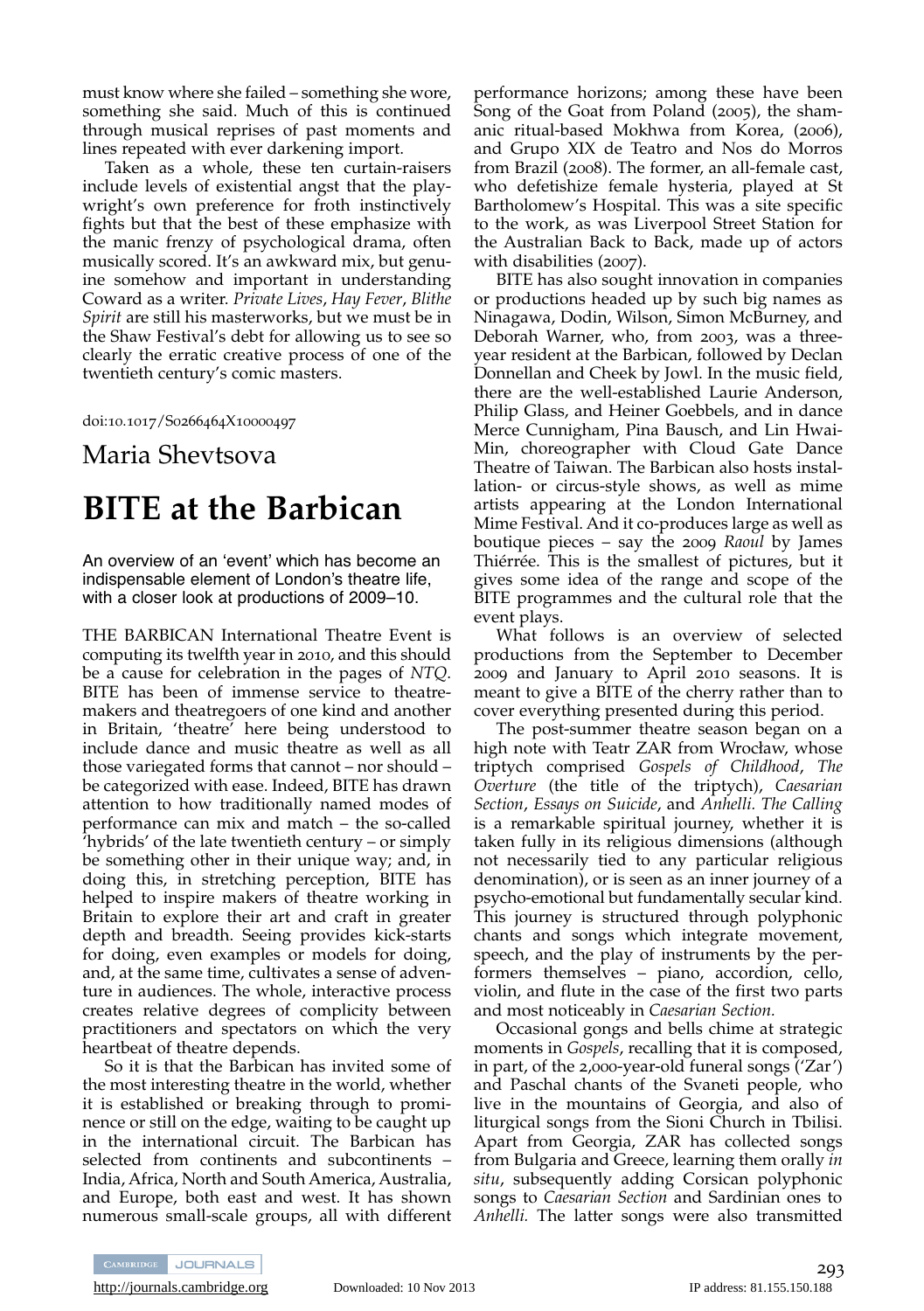orally to ZAR during the company's expeditions, expressly for this purpose, to these countries.

Texts from the Bible in *Gospels* focus on the story of Lazarus, recounted in the performance from the Gospel according to St John by his sisters Mary and Martha. The second main thread of the performance hinges on the apocryphal gospels of Mary Magdalene, Philip, and Thomas - references to gnostic sources that return musically in *Caesearian Section* through the first and third of Erik Satie's *Gnossiennes.* Of the three parts of the triptych, *Caesarian Section* seems the most secular (from a narrative, although certainly not musical point of view) in so far as its dramaturgical organization on the theme of suicide concentrates on the human suffering rather than on the metaphysical implications of such despair.

The dramatic construction includes breathtaking dance on glass, comic-ironic sketches that include a woman 'hanging' herself on a small tree, unidentified 'characters' playing an inexplic able version of musical chairs, and a solo tango by a seated woman whose shoe-clad feet complement the pattern of sounds made on the floor by naked feet and hands. The counterpoint of sounds throughout the performance gathers more texture still from carefully timed Bulgarian cries and calls. Breathing in song and movement is indispensable for the feeling of communion between performers and spectators generated here, as in every part of the triptych.

*Anhelli* is by far the most mysterious piece – much of it, for all its song, in an illusory hush. The illusion of silence comes initially from the work's quiet beginning and unassuming but arresting images in which a floating tent-like canvas is held up at its apex by a long pole similar to the sticks deftly wielded by the performers, some of their actions resembling the movement of oars. Working by association – as does, in fact, the entire triptych – the opening images conjure up the idea of crossing the Styx, the river in antiquity that bridges life and death. And this is a journey towards a whitish oblivion, where death and salva tion are intertwined. A liturgical song towards the end of the performance in what sounds like Church Slavonic asks God to accept the soul of the recumbent male figures, who, by now, appear to represent symbolically each and every human being in the space. It is a profoundly moving fragment that binds something echoing from the deep, deep past with the evanescent present. This *Irmos* (a short initial hymn of a canon in Eastern Orthodox Christianity) irresistibly suggests that it is a prayer for us all in our troubled world today.

The intensity of ZAR's performance is in stark contrast with Peter Brook's *11 and 12,* which is another version, in English, of his 2004 Frenchspeaking *Tierno Bokar*. Like the latter, it is an adaptation by Brook and his long-term assistant Marie Hélène Etienne of the book about Bokar, *Le Sage de Bandiagra*, by the Mali writer Amadou Hampté Bâ. Brook's earlier forays into the spiritual dimensions of human life were, in my view, rather meretricious affairs. *La Mort de Krishna* (2002) mercifully did not make London, whereas *Le Grand Inquisiteur* (2004, from Dostoevsky's *The Brothers Karamazov*), badly performed by Bruce Myers in its English version, came to BITE in 2006. *11 and 12*, by contrast, is really light, not trying-to-be-'light', as occurs in much of Brook's work of the past decade, but 'light' because it is infused with what can only be called light from within. It is as if the spiritual journey on which Brook took his theatre – think of the closing scene of his 2001 *Tragedy of Hamlet*, whose characters look up and outwards towards a transcendent force – has finally reached its 'destination', which is only the beginning of another journey on a higher plane of consciousness.

*11 and 12* is the Islamic counterpoint of ZAR's Byzantine Christian triptych, and indeed of Brook's own *The Grand Inquisitor* (for which Dostoevsky's Orthodoxy is crucial). Its focus is on the doctrinal disputes over whether a Muslim prayer should be recited eleven or twelve times, which leads to schisms and bloodshed. Although set in the context of the French colonization of West Africa – with attendant themes of institutional corruption and manipulation of faith by politics – its underlying concerns are larger than matters of doctrine, whether religious or political. And these matters are at the heart of Bokar's pronouncement to the young writer in the story that there is 'my truth, your truth, and the truth'. The production's spiritual content, which is linked to Brook's interest in Sufism, is conveyed through the unstrained, lightly humorous acting, and the earthy colours, including real earth, and minimal props – a carpet, a chair, a would-be tree – and draped-cloth costumes typical of Brook's work since *The Mahabharata* (1985).

Mystical contact with the divine shines in *The Manganiyar Seduction*, made of song, chant, and restrained but highly expressive movements from the 'conductor' of the Muslim musicians from Rajastan who sit in red, four-storey-high cubicles framed by light bulbs, as if in actors' dressing rooms. The director Roysten Abel's reference to the theatre is one of the ploys he uses to theatricalize this glorious performance of rhythm and very loud sound that builds up towards a momentous climax. By the end, spectators are rocking to the beat, some in a trance-like state rather like the ecstatic state of several singer-musicians who each takes his turn to invoke Allah with a different timbre and quality of voice. It was an amazing, euphoric experience, as was clear when, at the last note, the whole audience was up on its feet, pretty well beside itself. This must surely have been what Woodstock was like, in another cultural climate, in the 1960s.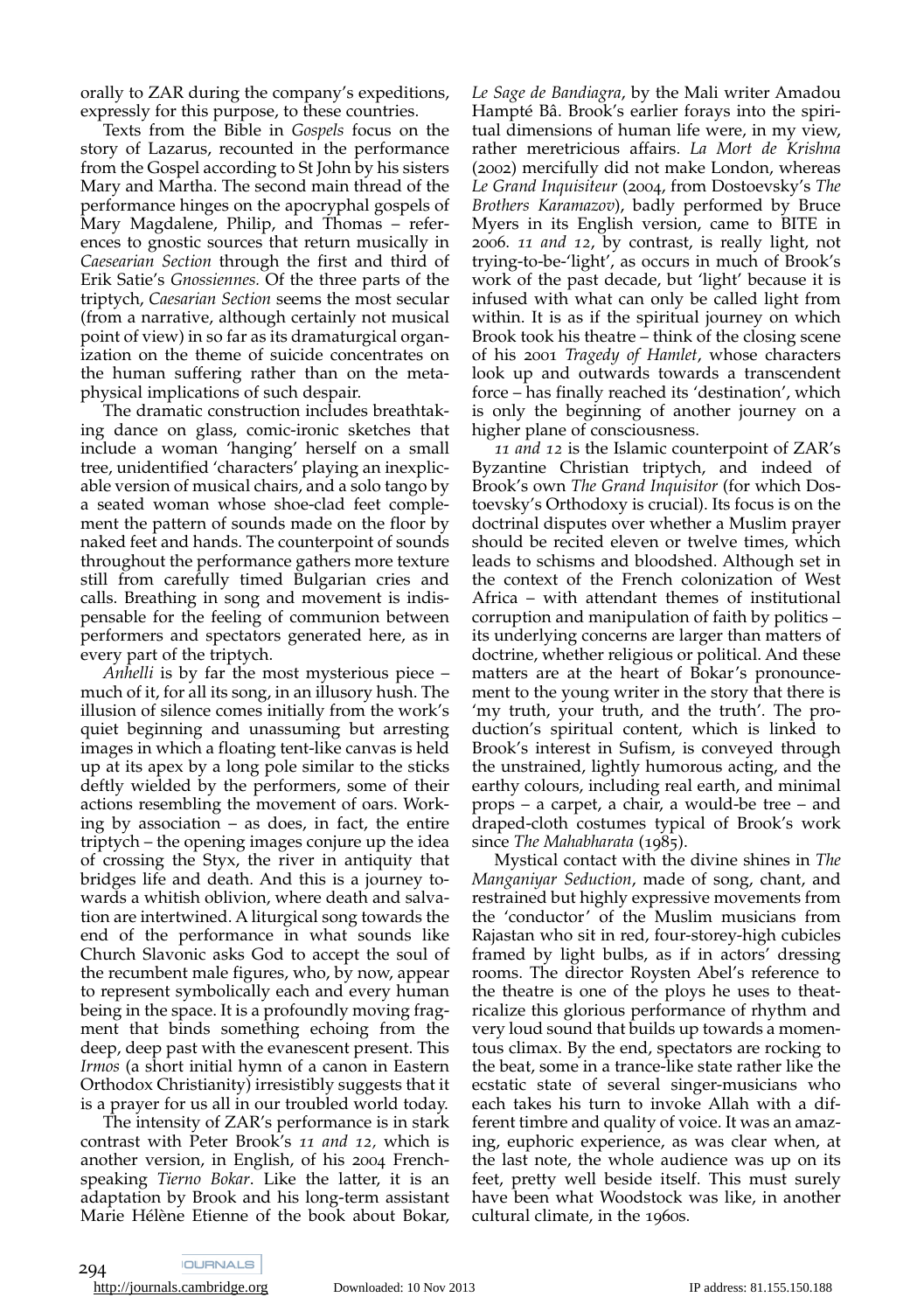On a quite other plane, but also amazing, was Toneelgroep Amsterdam's *Roman Tragedies*, directed by Ivo van Hove. This mega-technological production of Shakespeare breaks up playing space and audience space, allowing spectators to view the action close up on the stage itself, whether on television screens placed in the sofa-arranged 'alcoves', where they can sit and watch, or directly, when they are virtually neck to neck with the actors, who go through their paces but never actually acknowledge their presence. Thus, paradoxically, the distance of performance is kept in intimacy. A large screen facing the auditorium gives spectators who have chosen to remain in their seats a different kind of cinema-style closeup view, especially of facial expressions and bodily gestures.

All this simultaneity of perspectives is a cunning exercise in manipulation, also meant, perhaps, to remind those who delight in the freedom to walk about the stage, buy food, and eat and drink coffee, as if they were at home in their sitting rooms, that the media are lethal weapons of control: this includes the ZED, ticker-tape messages running before the spectators, giving them potted histories of the Roman Caesars to situate each Roman play in time, place, and space, as well as its characters and plot. It is an artful narrative device and certainly helpful for audiences, but the fact that it belongs to the bombarding methods of the information society cannot be ignored.

Furthermore, everything is timed to the second, with a miked voice telling you that you can go and get refreshments and how long you have left before the show resumes its course. Scenes are timed, as are major events of death and destruction – so many minutes and seconds to go before, say, Cleopatra kills herself. If ever there was a stage panopticon, this is it, and the seduction of it sucks you half in, while your other half kicks to remind you that you are being had – by illusory freedom, by high-tech cool, and by the showcase suavity of the actors. The latter, nevertheless, are of great integrity and scale the heights of play in their complex play of power and passion. Cleopatra, especially, climbs multiple pinnacles of emotion with complete ease – quite a feat for this extremely difficult role.

Some of the production's games of power and desire take the form of interviews, as does the encounter between Coriolanus and Aufidius, where Aufidius is cast as a twenty-first-century sports hero. Others, notably in *Julius Caesar*, are round-table journalists' or politicians' discussions or boardroom meetings. Volumnia paces about like a banker or corporate lawyer, dressed for the part in trousers and high heels. Whether spectators watch the actors directly or on the screens, they realize increasingly that this Roman world is their world of high capitalism, in which the rulers are decidedly those who control the money.

All the semiotic processes, from monitors to suits – from objects to costumes to every single bodily movement – tell them that this is the here and now. Non-stop newsreels projected on monitors placed at the back and also closer to the front of the stage show footage of war, assassinations (John Kennedy's, for instance), and other humanmade as well as natural disasters of the not too distant past. *Roman Tragedies* is phenomenal poli tical theatre that, by playing so skilfully with its theatre-making devices, looks, deceptively, as if it is not.

Set beside this, Declan Donnellan's *Macbeth* appears less political, less about sovereignty and rule and grabbing the crown and more about visceral desire between Macbeth and Lady Macbeth. Although the machinations of politics are related to this couple, they are subordinated to it. Never before, to my knowledge, has there been such an erotic production of this play, which must surely take its cue from *Antony and Cleopatra,* and go sexually for broke. Even the witches are figures of some kind of sexual impulse coming out of Macbeth's unconscious. The nearest comparison for such witches might be those of Eimuntas Nek rosius, who, like Donnellan's, are almost always somewhere in the action, never far from Macbeth. Donnellan emphasizes their importance by having the witches move non-stop in a production that involves a good deal of movement from absolutely every character on the stage. They also form choruses, as do the servants and soldiers who, in their groupings, are just about always present instead of being relegated to the minor appearances of secondary characters. Donnellan's is a brilliant insight into how to keep the momentum of the production going in top gear.

The battle scenes are not only balletic in character, but also have touches of indeterminate martial arts – just enough of a whiff of another universe to suggest the mysterious. A similar effect is created by voices, which, at times, evoke *a cappella* arrangements, and by the predominantly dark, shadowy silhouettes that, when they are slightly and indirectly lit, prove to be clothed in black. This is very much a macho clan by which the initially seductive witches are 'unsexed', while Lady Macbeth herself is only ever fully sexed. Together with the carefully constructed movement score – by Donnellan's associate and movement director, Jane Gibson – that provides more continual movement flow than is usual in Donnellan's productions, all this could be a sign of a new departure for him – to be confirmed (or not) by his next work. My fantasy is that it might be *Antony and Cleopatra*.

Eroticism is not what emanates from the hundreds of naked women coming out like a phalanx from the wings of the Barbican stage. These are the volunteers who accepted to dance naked, prepared by Nic Green for this grand



<http://journals.cambridge.org> Downloaded: 10 Nov 2013 IP address: 81.155.150.188